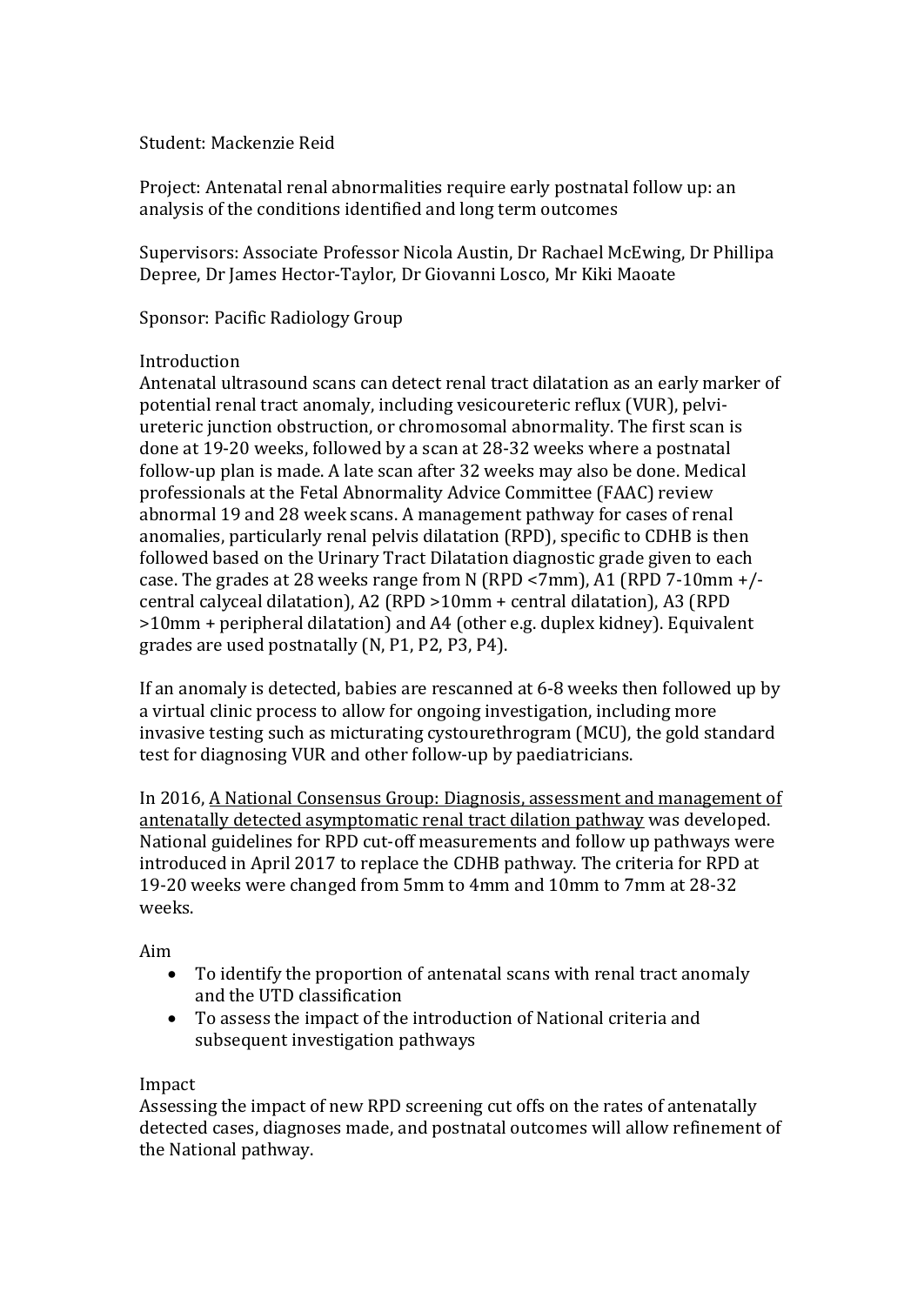## Methods

An audit on data from 2014-2017 was completed to assess the changes to cases of RPD meeting follow up criteria, diagnoses made, and postnatal outcomes pre and post the introduction of National pathway in April 2017.

Key words such as dilatation and renal were used to search for cases on the CDHB radiology department, FAAC and virtual clinic patient list databases. Data was not extracted from the Pacific Radiology Group database due to constraints with searching by specific key words.

Data was analysed to determine the positive predictive value of certain RPD in the two different datasets, along with Chi Square and t-test analysis.

### Results

Overall, 514 cases were included in the audit, with 388 cases before April 2017 and 126 after. There was a 50% increase in cases of renal anomaly discussed by FAAC due to an increase in late scans and the change in RPD cut off criteria from April 2017.

At the 28-week scan and the late scan, there was no difference in cases of central and peripheral calyceal dilatation between the two time periods after the criteria were changed as per the National pathway.

There were 50% of cases graded as A3 after April 2017 versus 38.1% before, which can be attributed to finding of peripheral calyceal dilatation in particular in the late scans. As a result, there were proportionally more MCUs were ordered after April 2017.

The A4 group made up 31.5% of the dataset. Family history of VUR made up 32.7% of this group, and the rest are due to other renal anomalies with a high proportion of duplex kidneys. This group should be reviewed independently as these cases are not part of the National pathway.

| Prenatal grade | Pre-April 2017 | Post-April 2017 | P-value Chi |
|----------------|----------------|-----------------|-------------|
|                |                |                 | square      |
|                | 58 (15%)       | $9(7.1\%)$      | 0.003       |
| A1             | 37 (9.5%)      | 21 (16.7%)      |             |
| A2             | $12(3.1\%)$    | $1(0.8\%)$      |             |
| A3             | 148 (38.1%)    | 63 (50%)        |             |
| A <sub>4</sub> | 133 (34.3%)    | 32 (25.4%)      |             |

At the 6-8 week scan, there was no difference between cases of central and peripheral dilatation pre and post the introduction of National pathway.

Postnatal grades were not significantly different after April 2017, but there was a trend to more postnatal grades being Normal (N) (p-value 0.4).